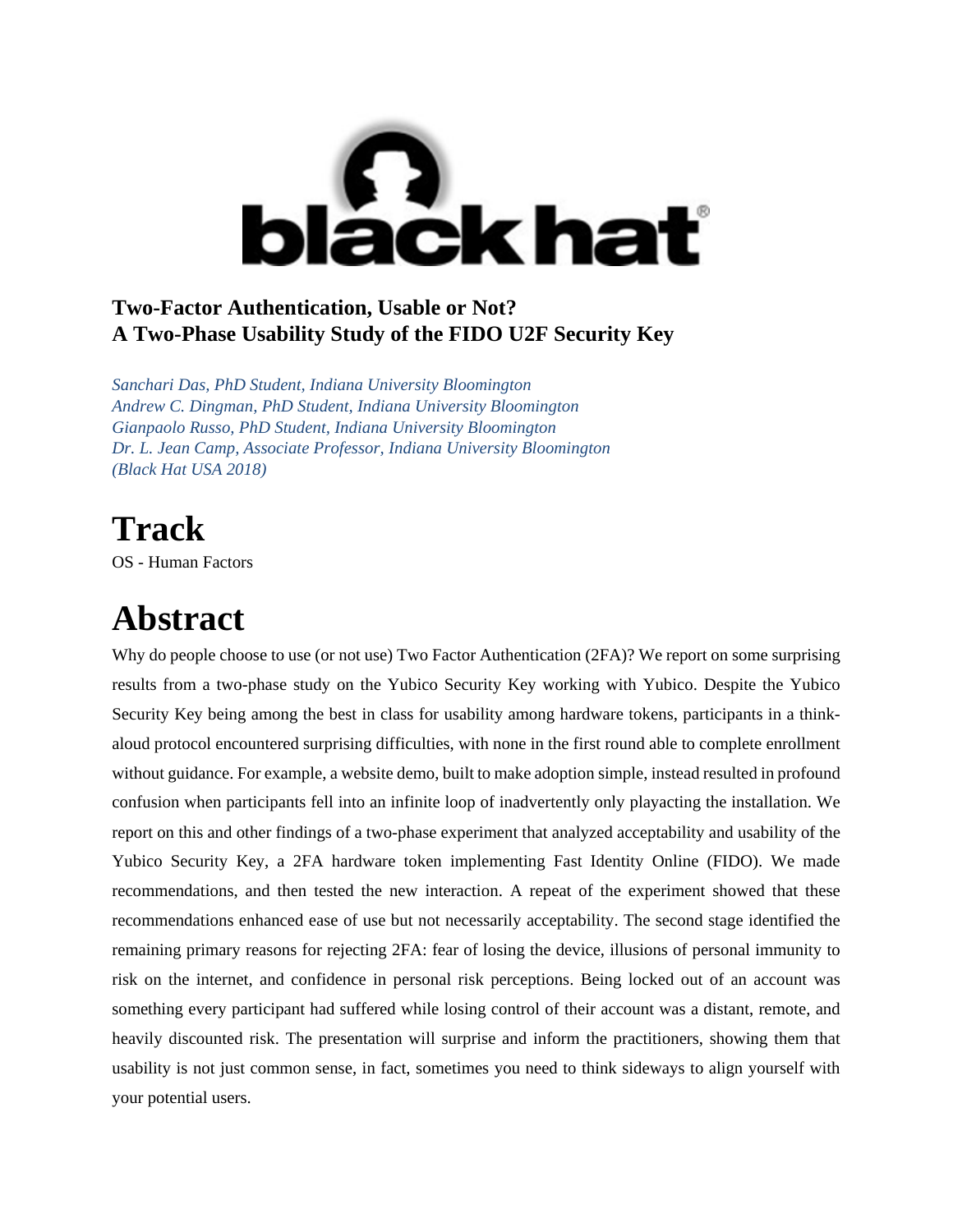# **Presentation Outline**

1. Introduction to key terms (2FA)

- This will detail the basic state of research in usability and use of 2FA

- Show that Yubico is among best in class

- Introduce the two widely used evaluation checklists for 2FA

2. Acceptability and Usability

- "Installation precedes operation" is a core observation of usability. But acceptability precedes both, and is needed for continued enrollment

- It will include some remarkable changes in password content that show frustration with 2FA (literally from words of love to trash talk after adoption of 2FA)

3. Not All Those Who Wander Are Lost

-All those who wander around their drive looking for the USB storage device when trying to adopt 2FA are, however, completely lost

- List the sources of confusion, stoppage, and halting

- 4. From Stories to Telling
	- A slide describing the research steps, how to go from interviews and observations to quantifiable, testable findings
	- The qualitative process in a nutshell
- 5. Recommendations

-We illustrate the changes that were made

- 6. Results of Adoption
	- With fairly small changes, usability outcomes vastly improved
	- Yet acceptability was still a problem
- 7. Risk Communication
	- Examples of quick risk communication options for users, different conceptual models embedded into password risk information
- 8. Closing Remarks
	- Takeaways for local 2FA adoption